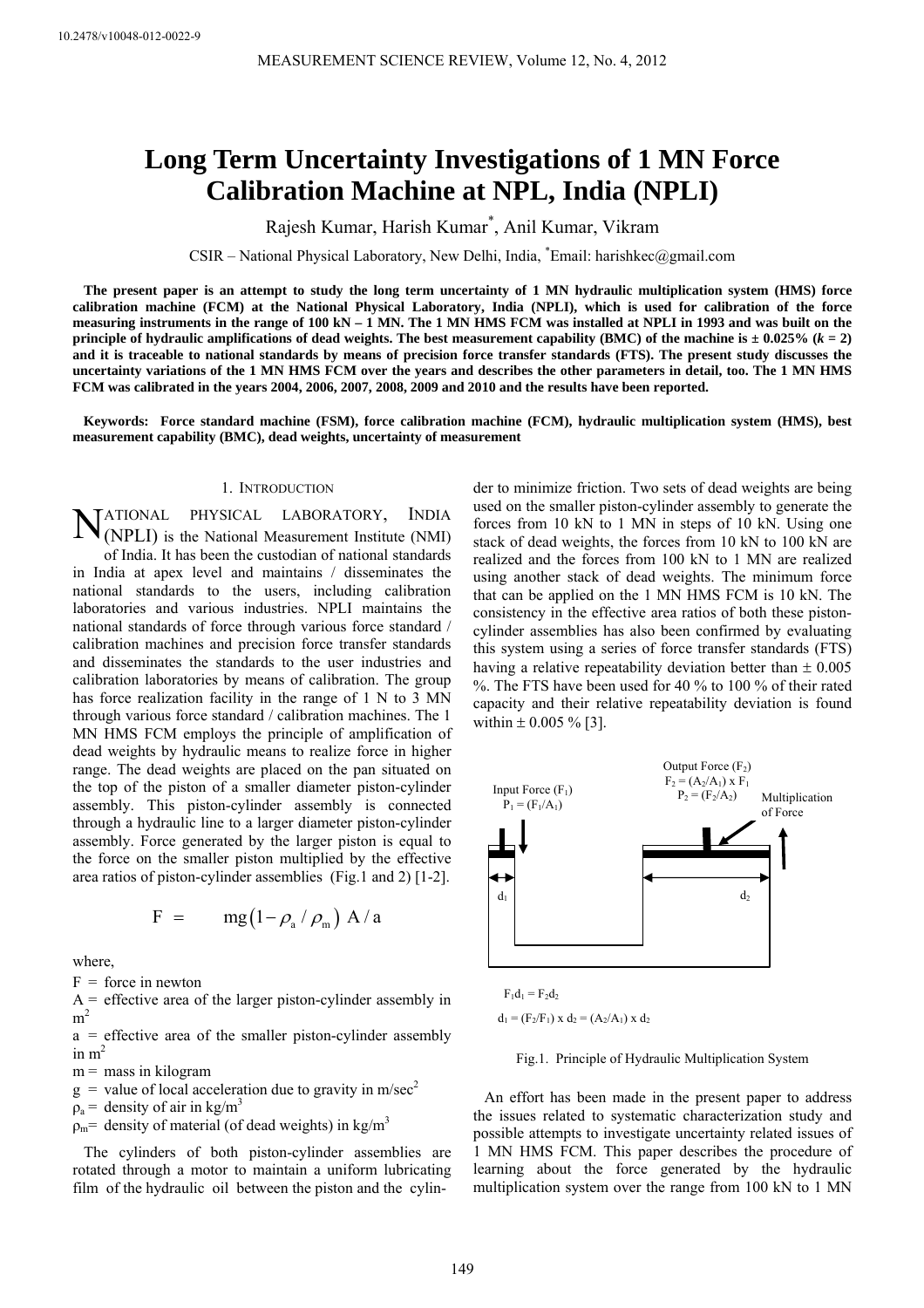in terms of the drift in its values over a period of time (2004 -2010) using different precision force transfer standards of 100 kN, 500 kN and 1 MN capacities and these FTS have been directly calibrated against the national standards of force at NPLI (Fig.3). The FTS were calibrated in 1994 and 2001 by PTB, Germany, using different force standard machines at PTB, Germany, and the values obtained were used for maintaining the traceability of force in the group. The followed procedure is documented for determination of the reference values of force transfer standards against national standard of force and for determination of best measurement capability (BMC) of FCMs. The BMC of a force calibration machine may be defined as the smallest uncertainty of measurement that a force calibration machine can achieve within its scope while performing routine calibration of nearly ideal measuring instruments designed for the measurement of that quality [3]. The BMC of the 1 MN HMS FCM was calculated by considering two factors, i.e. relative deviation of the reference values with the mean values and repeatability error of FTS at 1 MN HMS FCM. The BMC of 1 MN HMS FCM is found to be within  $\pm 0.025$  $\%$  ( $k = 2$ ) [4-5].



Fig.2. 1 MN HMS Force Calibration Machine in NPLI



Fig.3. 1 MN Force Standard Machine in NPLI

### 2. CALIBRATION PROCEDURE AND UNCERTAINTY **EVALUATION**

Calibration procedure for determining the reference values of FTS against FSM has been used. The procedure applies to the calibration of the precision FTS in FSM to determine the reference values. The guidelines for achieving the purpose are obtained from EAL – G22. The FTS have been selected with a capacity of 100 kN, 500 kN and 1 MN and have been used for the range of 40 % and 100 % of their nominal capacity. Calibration of the FTS is carried out as per the procedure described on the 1 MN FSM. The sequence of the applied calibration forces is given below [5-7].

- a) At 0° position three series of calibration forces with increasing values.
- b) At 90° position one series of calibration forces with increasing values.
- c) At 180° position one series of calibration forces with increasing values.
- d) At 270° position one series of calibration forces with increasing values.
- e) The above-described procedure is repeated at an interval of one month to determine the short term drift of the measurement data.

The mean value of the measurement results obtained at all the "n" positions in the increasing force order is the reference value at each force step. For calculating the expanded uncertainty for the reference values U  $_{\text{(refv)}}$ , the following steps were adopted [5-9].

1) The expanded uncertainty of the force transfer standard  $U_{\text{(fts)}}$  calibrated against the 1 MN FSM is determined by considering the input quantities including the relative deviation due to drift during a period of about a month ( $\mathbf{a}_{drift}$ ) and the relative repeatability error of the force transfer standard  $(a_{\text{ren}})$ , where **a** is the half width of the input quantities. The corresponding estimated variances are given below assuming a triangular probability distribution for drift and a rectangular probability distribution for relative repeatability error.

$$
w^2_{\text{(drift)}} = (a_{\text{drift}})^2 / 6 \tag{1}
$$

$$
w^{2}_{(\text{mean})} = ((a_{\text{rep}})^{2} / 3) / 4 \qquad \qquad (2)
$$

The combined standard uncertainty  $w_{c(fits)}$  and its expanded uncertainty  $W_{(fts)}$  for the coverage factor **k** are determined by the following equations:

$$
w_{c(fts)} = \left[ u_{(drift)}^2 + u_{(mean)}^2 \right]^{1/2}
$$
 (3)

$$
W_{\text{(fts)}} = \mathbf{k}.\mathbf{W}_{\text{c(fts)}}
$$
 (4)

2) The expanded uncertainty of the 1 MN FSM  $W_{(fps)}$  is also taken into account. The expanded uncertainty for the reference values  $W_{(refv)}$  is obtained by combining the two input quantities discussed above and is given as below: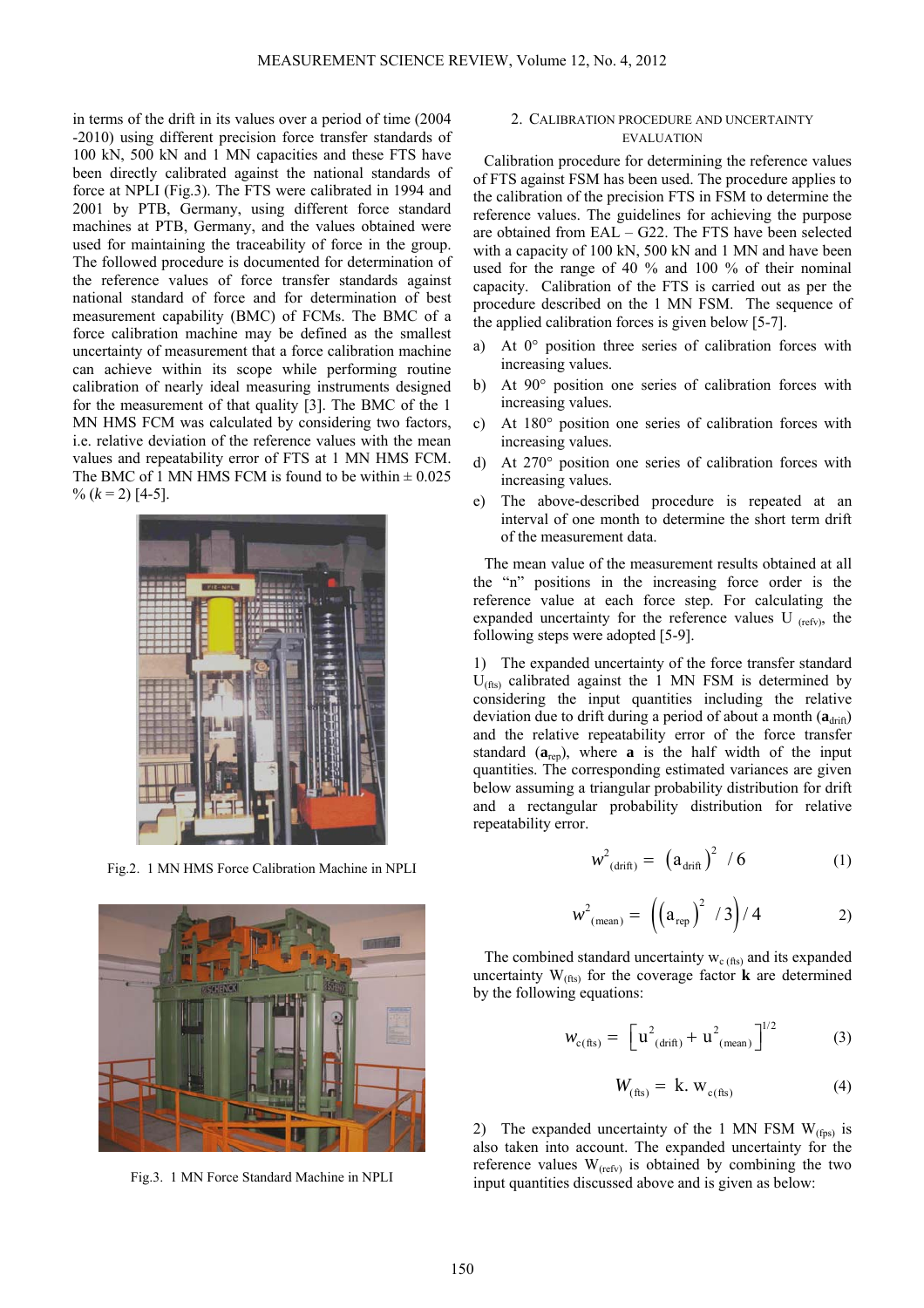$$
W_{\text{(refv)}} = \left[W^2_{\text{(fps)}} + W^2_{\text{(fhs)}}\right]^{1/2} \tag{5}
$$

Using the procedure given below, the calibration of FTS has been done on the 1 MN HMS FCM. The sequence of the calibration procedure is as follows:

- a) At 0° position three series of calibration forces with increasing values.
- b) At 90° position one series of calibration forces with increasing values.
- c) At 180° position one series of calibration forces with increasing values.
- d) At 270° position one series of calibration forces with increasing values.
- e) Mean has been taken for series 1, 4, 5, and 6. This mean value represents the values of FTS obtained at 1 MN HMS FCM.

3)  $a_{\text{rel-dev}}$  Relative deviation between reference values and mean values measured in the FCM with triangular distribution.

Variance of relative deviation is

$$
w^{2}_{\text{(rel-dev)}} = (a_{\text{rel-dev}})^{2} / 6 \tag{6}
$$

4)  $a_{\text{rep-form}}$  Relative Repeatability deviation of the FTS at 1 MN HMS FCM without rotation of the force transfer standard with rectangular distribution. This is plotted in Fig.4.

Variance of repeatability is

$$
w^{2}_{(rep-form)} = (a_{rep-form})^{2} / 3 \qquad (7)
$$

5) The combined standard uncertainty  $(W_{\text{fcm}})$  of the FCM and its expanded uncertainty  $W_{\text{fcm}}$  for coverage factor  $k = 2$  are determined by the following equations:

$$
W_{\text{fcm}} = \left[ W_{\text{rel-dev}}^2 + W_{\text{rep-fcm}}^2 \right]^{1/2}
$$
 (8)

$$
W_{\text{fcm}} = k w_{\text{fcm}} \tag{9}
$$

Relative deviation of FTS at 1 MN HMS FCM has been calculated by comparing the values of FTS obtained at 1 MN FSM and 1 MN HMS FCM. Relative Deviation (%) (RD)

$$
RD = 100*(\frac{FTS_{FSM} - FTS_{FCM}}{FTS_{FSM}})
$$
 (10)

 $FTS_{FSM}$  is the value of FTS at 1 MN FSM, while,  $FTS_{FCM}$ is the value of FTS at 1 MN HMS FCM.

The relative deviations among the values of FTS at 1 MN FSM and 1 MN HMS FCM are plotted in Fig.5.

The BMC of the 1 MN HMS FCM is computed by the following equation.

$$
W_{(bmc)} = \left[ W_{(refv)}^2 + W_{(fcm)}^2 \right]^{1/2}
$$
 (11)

The BMC for different forces of 1 MN HMS FCM has been summarized in form of plot as shown in Fig.6.



Fig.4. Relative Repeatability Deviation FTS's at 1 MN HMS FCM



Fig.5. Relative Deviation of Value of FTS's at 1 MN HMS FCM from 1 MN FSM

# 3. RESULTS AND DISCUSSION

The uncertainty of 1 MN HMS FCM has been evaluated as discussed above. The FCM was evaluated in the years 2004, 2006, 2007, 2008, 2009 and 2010. In 2004, the Force and Hardness Standard group went through successful peer review and it was suggested by the experts that 1 MN HMS FCM need to be calibrated every year instead of two years. Hence, up to the year 2004, the 1 MN HMS FCM was calibrated once in two years, but from the year 2006, it has been calibrated every year. The 1 MN FSM has been used for calibration of FTS and has BMC  $\pm$  0.003 % ( $k = 2$ ) for dead weight forces 1 kN to 100 kN and  $\pm$  0.012 % ( $k = 2$ ) for lever amplification forces 10 kN to 1 MN. The BMC variation curve of 1 MN FCM indicates the variation of the uncertainty of the 1 MN HMS FCM (Fig.6). It indicates that the BMC of the 1 MN HMS FCM has been varying through the years for various forces like 100 kN, 200 kN, etc. The variation does not represent any particular trend. The deviation of the values of FTS's obtained at 1 MN HMS FCM from the reference values obtained at 1 MN FSM has